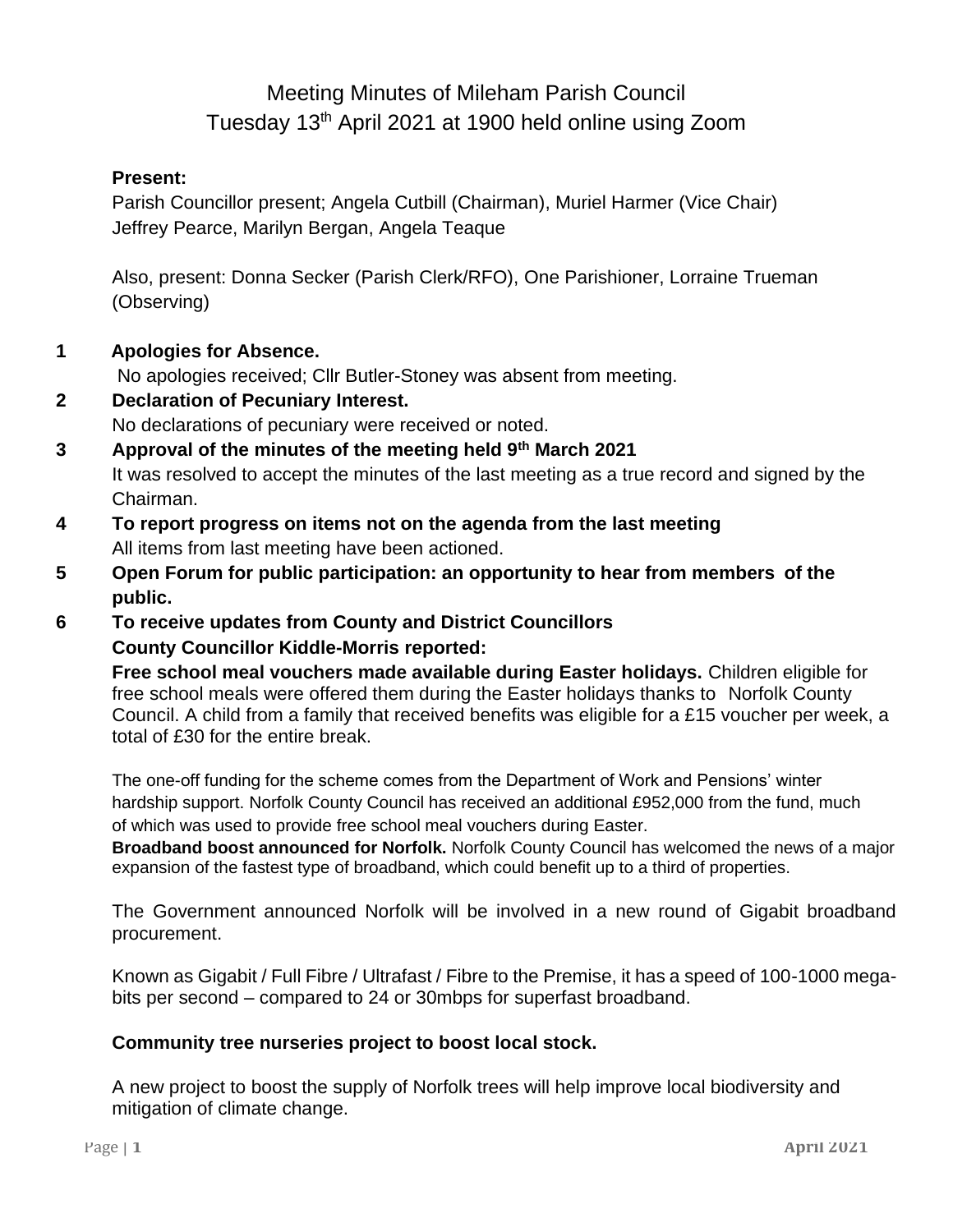Nationally, trees outside woodlands have seen accelerating losses, driven by pressures from pests and diseases, and long-term neglect and decline.

The Boosting Community Tree Nurseries project will find ways to support existing communityled nurseries in Norfolk and establish the best ways to help new set-ups that involve the community. The project will support nurseries to produce trees that are bio secure - stock that is handled responsibly and safely, inspected for pests and diseases regularly and for which records are kept enabling traceability.

Using locally collected seed will help retain regional genetic diversity and provide appropriate species to improve tree stock resilience.

The project, led by Norfolk County Council, could see a training hub created to provide support for communities interested in getting involved. Other counties including Kent, Cornwall and Shropshire will be taking part in pilot projects to support this work.

#### **£3m scheme set to DRIVE up rural employment.**

A new cross border grant scheme being launched by Norfolk County Council and Suffolk County Council is set to provide welcome support to businesses contributing to the rural economy.

The DRIVE scheme (Delivering Rural Investment, Vital Employment) is a two-year project designed to encourage and support sound business investment decisions. The project has received £3million of funding from the England European Regional Development Fund.

Expert mentors will be on hand to help businesses develop strong project and business plans. And to help put those into action, businesses will then be able to apply for grants of between £5k and £30k.

The aim is to help boost jobs as all applicants will need to put forward job creation as a result of their grant application. The scheme is open to existing and new businesses. New businesses looking to apply will have to be aiming to employ 3 new members of staff within the next three years.

#### **12 ways to swap2save - new campaign aims to cut single use product waste.**

A campaign has been launched which is set to help drive down single-use product and plastic waste by calling on people to swap2save. By making small everyday changes, like swapping a take-away drink in a plastic bottle for a reusable and refillable water bottle, people will be able to save their money and cut waste.

The single-use items targeted by the campaign lead to 30,000 tonnes of waste annually in Norfolk, costing the Council £3.47million to dispose of every year.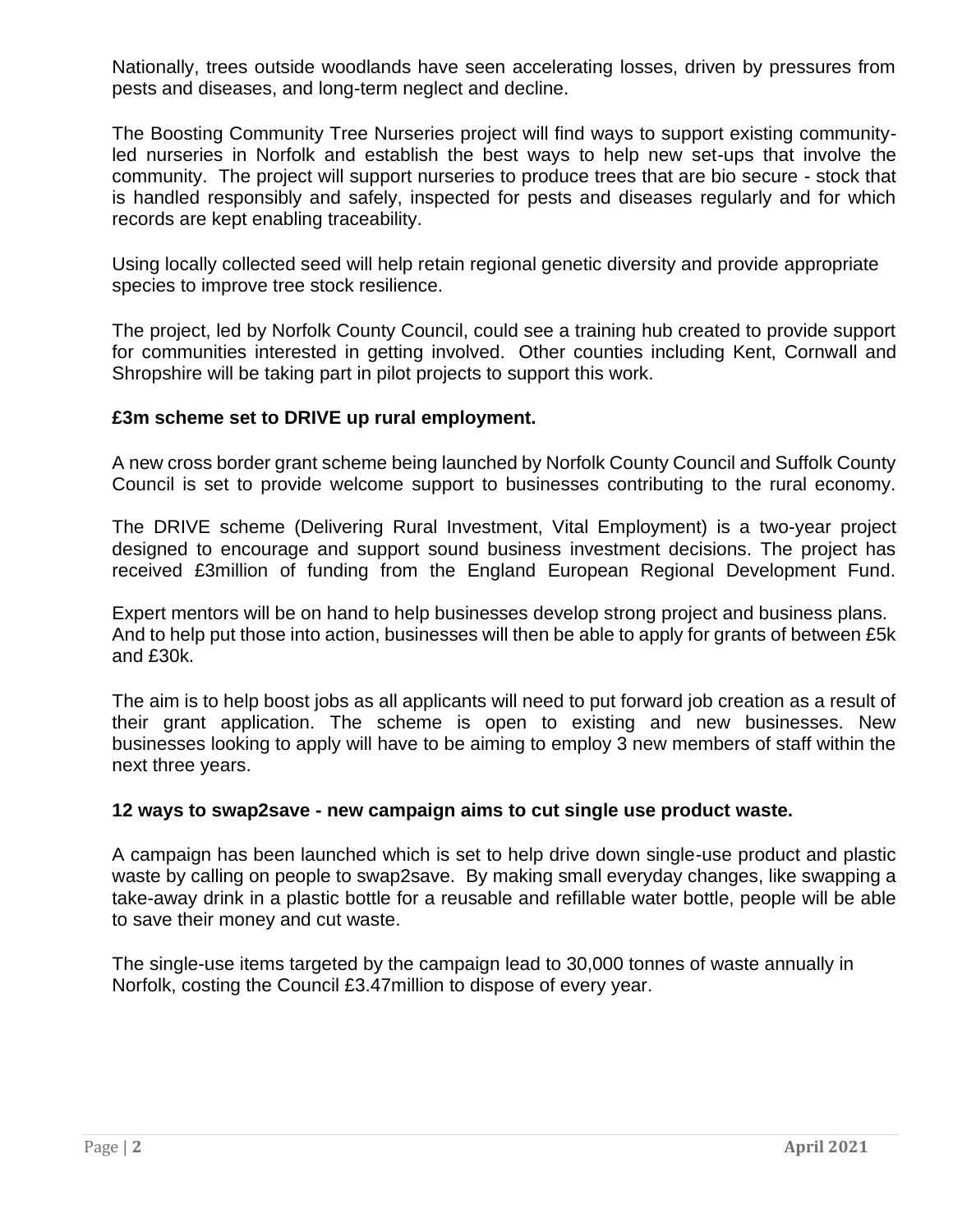#### **District Councillor Carter reported:**

For the past 12 months the whole of the country has been under the cloud of Covid-19 and for many of us life as we knew it became almost unrecognisable. Certainly, my role as District Councillor was significantly affected by the inability to meet residents in need of assistance in person. Having to rely on phone calls and emails invariably made understanding of the need and how it might be resolved, more complicated. However, despite Covid restrictions It has been possible to deal satisfactorily with the majority of issues raised by residents. Some of issues have involved shopping, either by helping to arrange on-line shopping, or seeking help from friends or neighbours to assist in various ways - collecting medication and so on. I have also been contacted by distant relatives of elderly or infirm residents to check that they are alright. I have been impressed by the way that local communities have sought to help in any way they can.

On a wider front Covid does not appear to have reduced Fly-Tipping in our area. During the last 12 months on my weekly drive around the Ward I have found and reported 63 fly-tips of various sizes and content, another 20 have also been reported by residents - help which is greatly appreciated. Much of the content of these thoughtless acts appears to be trade waste, vehicle tyres, Decorators tins, brushes, etc, electrical wiring, (often stripped of wire), Plumbing Piping, Basins, toilets, taps etc, to household, toys, pushchairs, beds, chairs and so on. to larger items such as Caravans, trailers, cars. The cost of this Anti-Social behaviour is paid for by every householder through their rates, so please report anyone you see involved in such thoughtless activity.

On a more positive note I have been able to support a number of applications for grants for improvements to Village Hall kitchens and other facilities, also improvements to Roofing, doorways, windows and flooring. Substantial grants have also been provided for improvements to play equipment.

Breckland Council as also maintained its ranking as the Local Authority with the lowest Council Tax in the country with the minimum rise for the coming year. As well as providing extensive grants to assist local businesses.

As your local councillor I have sought to assist parish councils and residents in any way possible and will continue to do so to the best of my ability and I thank you all for your continuing support. Stay Safe and Stay Well

## **7 To discuss highway matters.**

County Cllr Kiddle-Morris visited Mileham with the highway engineer, the clerk provided the highways engineer with a list of outstanding items and he has taken the list for further action and to follow up the outstanding items. County Cllr Kiddle-Morris reported that the highways engineer has inspected Back Lane and will arrange for two grips to installed into ditch on the other side of the road to help with the flooding situation.

County Cllr Kiddle-Morris has organised and covered the cost from his own budget for the road marking slow sign to be painted on the road in Back lane and Tittleshall road.

Cllr Pearce discussed the outstanding inspection of Litcham road regarding the road being suitable for children to walk or cycle to school. Cllr Kiddle-Morris reported that this should have been inspected in January and is continually chasing this up with Norfolk County Council. Cllr Pearce requested that a Cllr should be present during this inspection and this was agreed when the date is confirmed. Cllr Harmer reported that not only is the road unsafe for Children to walk or cycle, but it would mean that children will need to leave their homes at least an hour earlier to walk this road.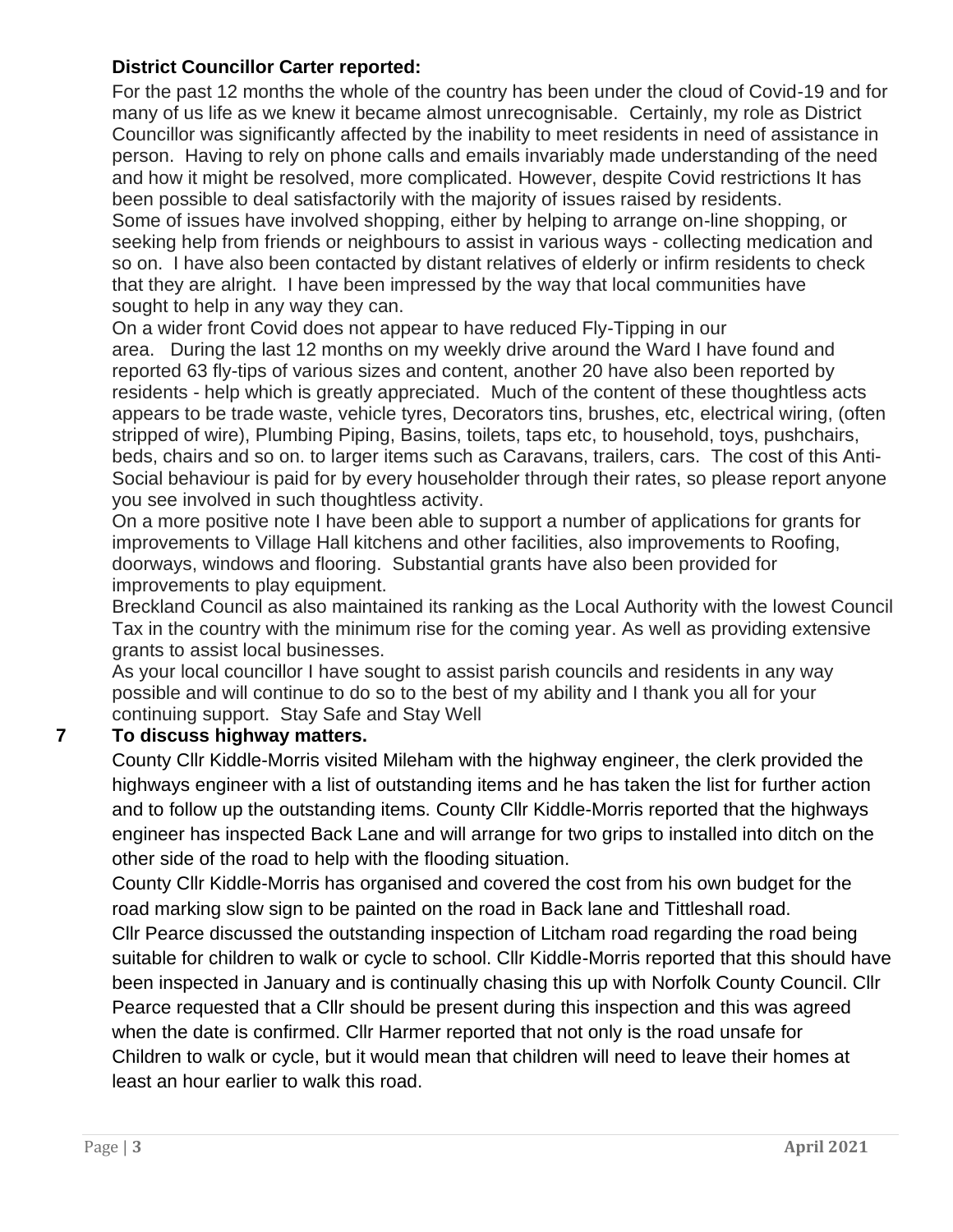Cllr Pearce requested confirmation about the road being dressed and not re-surfaced. County Cllr Kiddle-Morris confirmed that the road from Back Lane, past the village hall to the Sub-station on Stanfield road is going to be repaired and re-surfaced but no date has been confirmed yet. The present redressing is scheduled maintance work and both items are treated separately by different departments.

## **8 To discuss Trods on Stanfield Road.**

The parish has been awarded the Parish partnership bid which will be a 50/50 cost between the Parish and Breckland. County Cllr Kiddle-Morris is also going to contribute £850 from his own budget. The clerk will contact the highways engineer to visit the site to obtain a confirmed quote.

## **9 To update the litter picking working group**

Cllr Pearce updated that a working group will be able to meet after  $17<sup>th</sup>$  May to organise a litter picking group. There may be a delay in obtaining the equipment from Breckland. Cllr Bergan reported that the litter must be in a Green Breckland litter bag otherwise they will not be collected. District Councillor Carter will organise some litter bin bags to be delivered as these haven't been received after various requests.

## **10 To discuss the parking outside the Village shop**

A resident contacted the clerk regarding the parking outside the village shop. This item was discussed and further to the highway code, residents are not illegally parking and therefore the Council are not able to take action. The cars are only parking for a short time and not blocking or obstructing junction and the shop is providing a service.

## **11 To discuss the purchase of a Bench for Cllr Harmer retirement.**

All council agreed to purchase this bench and the clerk will place the order.

## **12 Planning Applications**

**12.1** 3PL/2021/0364/HOU-Remove existing roof and install a new pitched roof to allow for second floor living accommodation. Manor Farmhouse, the street- Comments submitted.

#### **12.2 Planning Decisions**

3PL/2021/0128/HOU-Demolition of existing conservatory and proposed garden room-Nar Cottage, Back Lane- Approved.

## **13 To discuss plant 1 million trees-starting may**

Cllr Cutbill discussed this scheme would benefit Mileham. Cllr Pearce reported that it was proposed in the flooding report in 2018 to plant trees, Cllr Stoney was going to apply for a grant and planting trees will have that added benefit in flood prevention.

## 14 **To discuss the Charities report**

Cllr Cutbill reported that the Charity accounts are overdue and due to the Parish Council contributing to the grass cutting, we are not aware of the present current account from the playing field charities and this is the same for all the charities in Mileham. The Council have seeked advice and a letter that we previously sent needs to be resent to the Trustees of the Mileham Charities. The Clerk will arrange to resend the letter and a copy to the local MP asking for his help with this situation.

## **15 To discuss the Village gates garden planting**

Cllr Harmer reported that a previous discussion was to plant bulbs around the village gates and wildflowers around the verges. Cllr Bergan suggested bee bombs, location will be around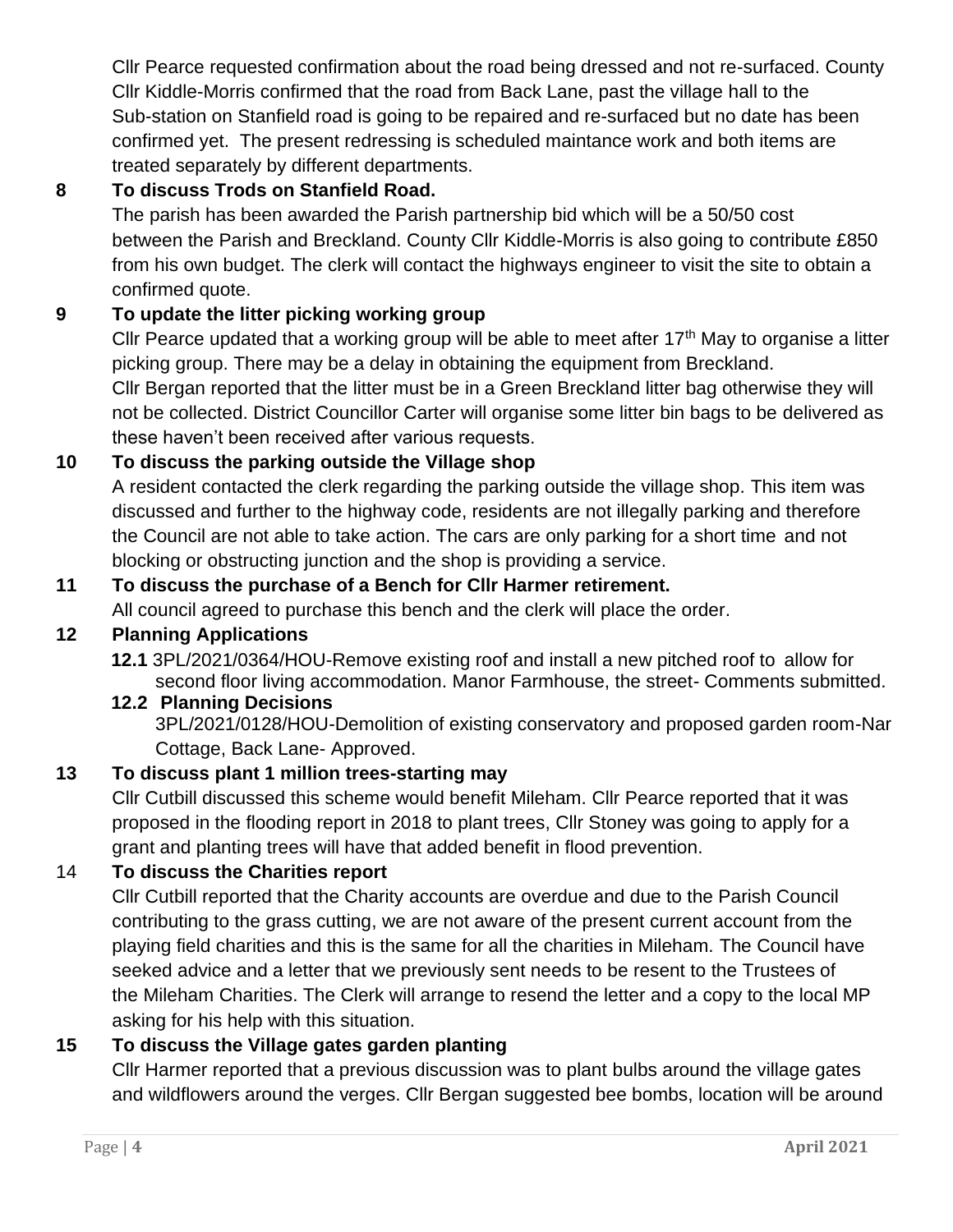the village gates and around the village sign, a request to the residents to see if they are able to donate any leftover bulbs.

#### **16** Finance

#### **16.1 To approve the list of payments**

The following payments (see attached list) totalling £1094.20 were approved by the Council.

#### **16.2 To approve the budget**

The Clerk circulated the present Budget and was approved by the Council

#### **17 To receive items for the next meeting agenda 11th May 2021** Charities update

Hedges for the Litcham trod Westside of the village

Villages in Bloom

#### **18 The Council excludes members of the press and public**

The clerk requested the council to review the outstanding holiday pay, this was confirmed

Meeting Closed 20.40

# FINANCE: 28th Feb 21-31st March 2021

Balances:

## **Business Premium Account.**

|                           | Balance at 29.01.2021<br>Interest<br>Interest | £8,622.02<br>£0.21<br>£8,622.4 |
|---------------------------|-----------------------------------------------|--------------------------------|
| <b>Community Account.</b> | Balance at 27th Feb 2021                      | £4,384.05                      |
|                           | <b>Presented Chq's</b><br>765/764/766         | £669.94                        |
|                           | Balance at 31st Mar 21                        | £3,714.1                       |

## Cheques for authorisation